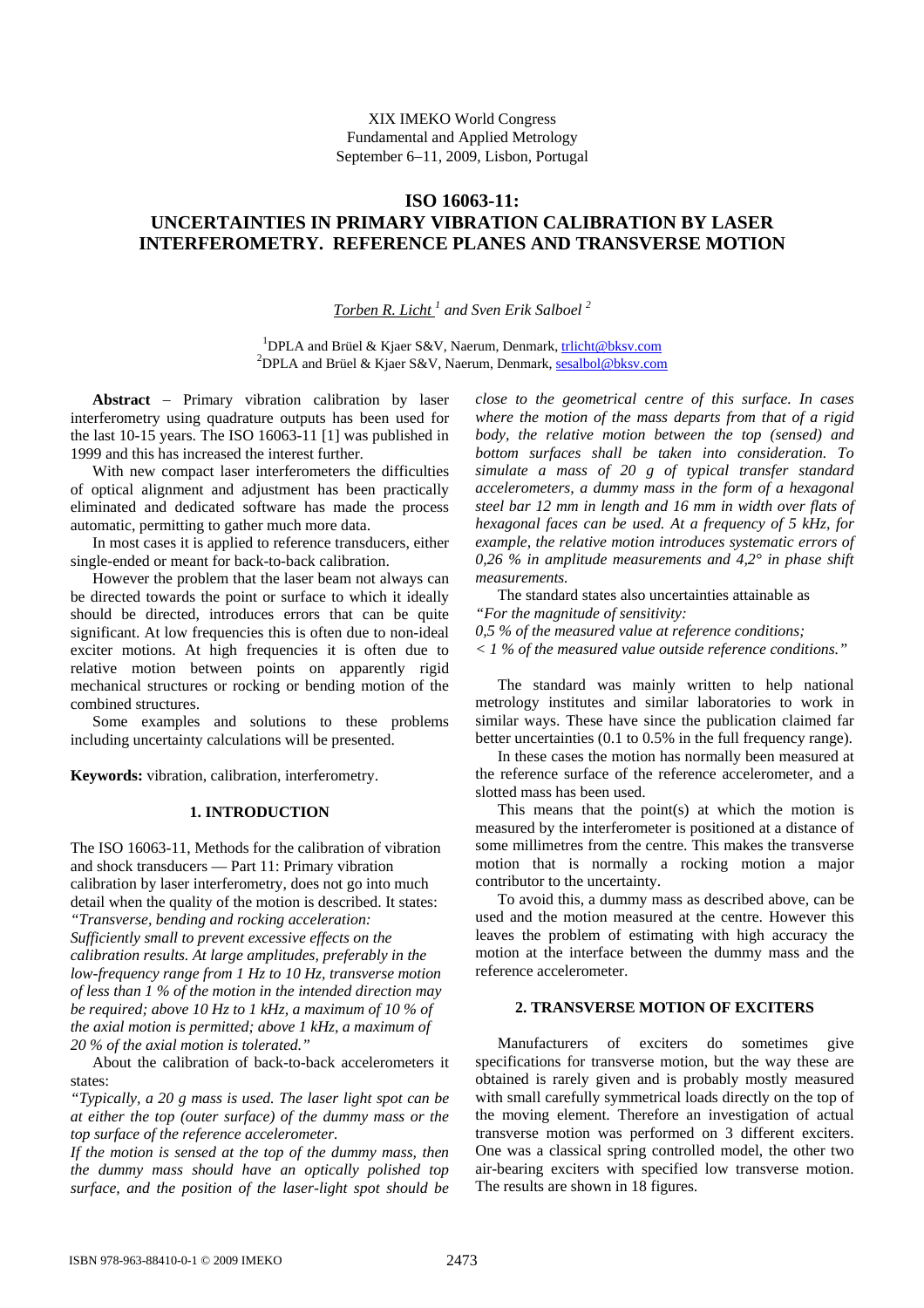

Figure 1. Exciter A, X-direction, 8305, 20gram.



Figure 2. Exciter A, Y-direction, 8305, 20 gram.



Figure 3. Exciter A, excitation spectrum

The exciters A and B are air-bearing types; C is a classical spring type exciter. Measurements on A and B were made perpendicularly to the excitation direction in two different directions (X and Y 120 degrees apart) at the top end of a reference transducer Brüel & Kjaer Type 8305 with a 20 gram slotted load mass (PTB design) to be used for laser interferometry at the mounting surface of the accelerometer. On exciter C the 8305 was loaded with a cubic 30 gram block with 4 identical accelerometers mounted on its surfaces to measure the transverse motion. The results from two accelerometers perpendicular to each other are given. The excitation was a random signal and the obtained spectrum as measured by the 8305 is shown as the third graph. The transverse motion is given relatively to the main direction; the maximum on the graphs corresponds to 100% transverse motion.

The three results are shown for each exciter. From figures 1- 3, 7-9 and 17-19 it became clear that the specifications for



Figure 4. Exciter A, X-direction, 8305, 20gram. Mechanical Filter.



Figure 5. Exciter A, Y-direction, 8305, 20 gram. Mechanical filter.



Figure 6. Exciter A, excitation spectrum. Mechanical filter.

transverse motion are not useful for estimating the motion and the uncertainties related to transverse motion when a back-to-back reference transducer is mounted directly on top of the exciter table. The combined structure of the exciter table and the reference transducer shows high transverse levels in the 4 to 9 kHz range, probably due to bending modes. A small asymmetrical load e.g. due to the connector can apparently create large rocking motions, typically with peaks of 30 to 60%.

A number of experiments were made to avoid this phenomenon.

The best solution was found to be a mechanical filter mounted between the exciter and the reference transducer. The filter should preferably be optimised to the specific type of reference transducer to give the best results. The principle of the mechanical filter is shown in [Figure 10.](#page-2-0) It consists of two stainless steel parts connected by vulcanized rubber.

The results from using such a filter are shown in the right column, opposite the results without.

The resulting transverse motion is now reduced to less than 5% above 1 kHz for all the exciters.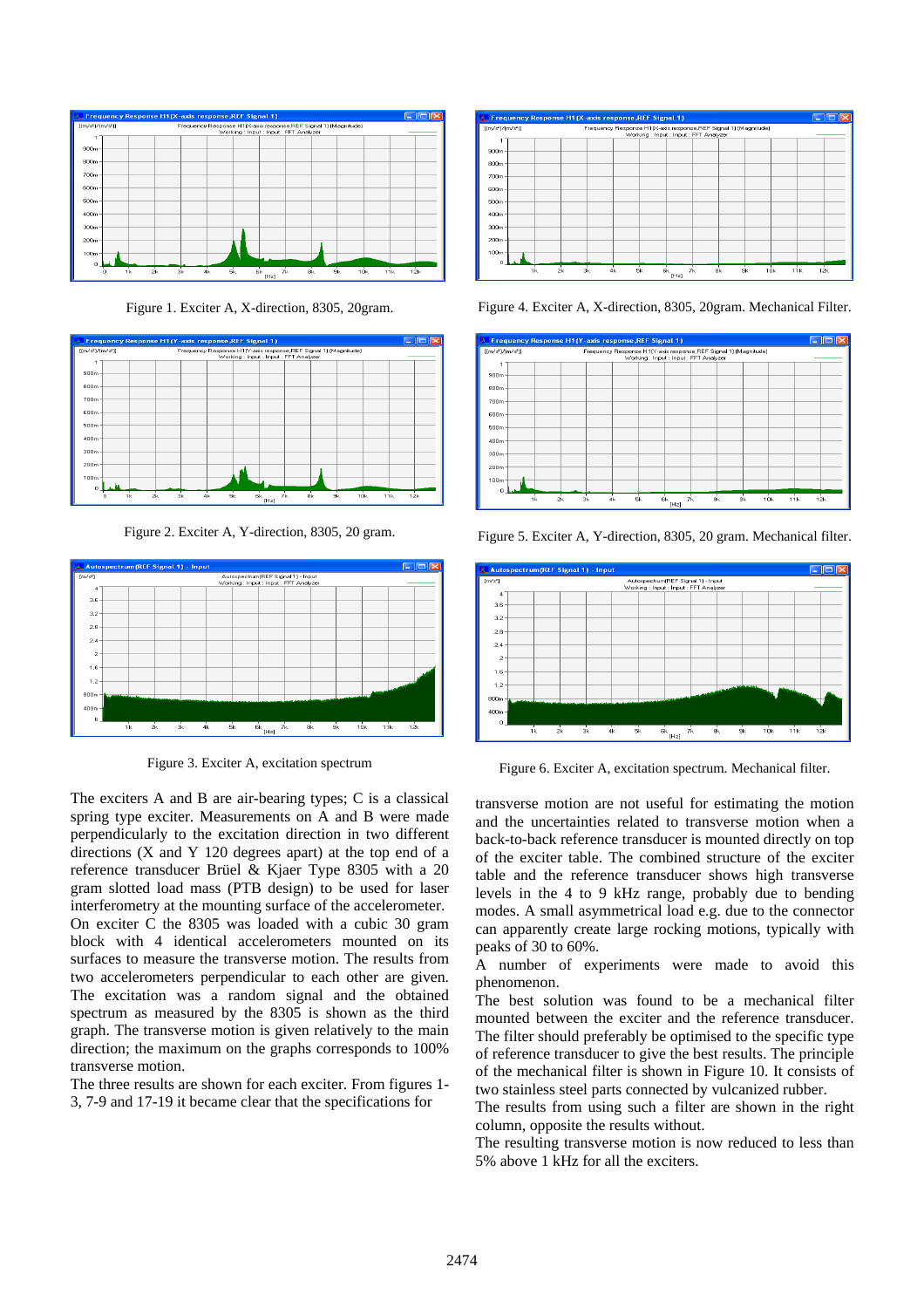

Figure 7. Exciter B, X-direction, 8305, 20gram.



Figure 8. Exciter B, Y-direction, 8305, 20gram



<span id="page-2-0"></span>Figure 9. Exciter B, excitation spectrum



Figure 10. Mechanical filter

### **3. TRANSVERSE MOTION INFLUENCE ON CALIBRATION RESULTS.**

To avoid/cancel out the influence of rocking motion the laser beam can be aligned with the centreline of the accelerometer (provided the rocking centre is also on that line) or two or more measurements can be made at points



Figure 11. Exciter B, X-direction, 8305, 20gram. Mechanical filter.





Figure 12. Exciter B, Y-direction, 8305, 20gram. Mechanical filter

Figure 13. Exciter B, excitation spectrum. Mechanical filter

symmetrical about the centreline and the average value used. However the accuracy of the positioning of the points and the unknown centreline of the motion will always leave a certain influence from the rocking. To get a measure of the



<span id="page-2-1"></span>Figure 14. Measurement differences with and without mechanical filter (20 gram slotted mass).

2475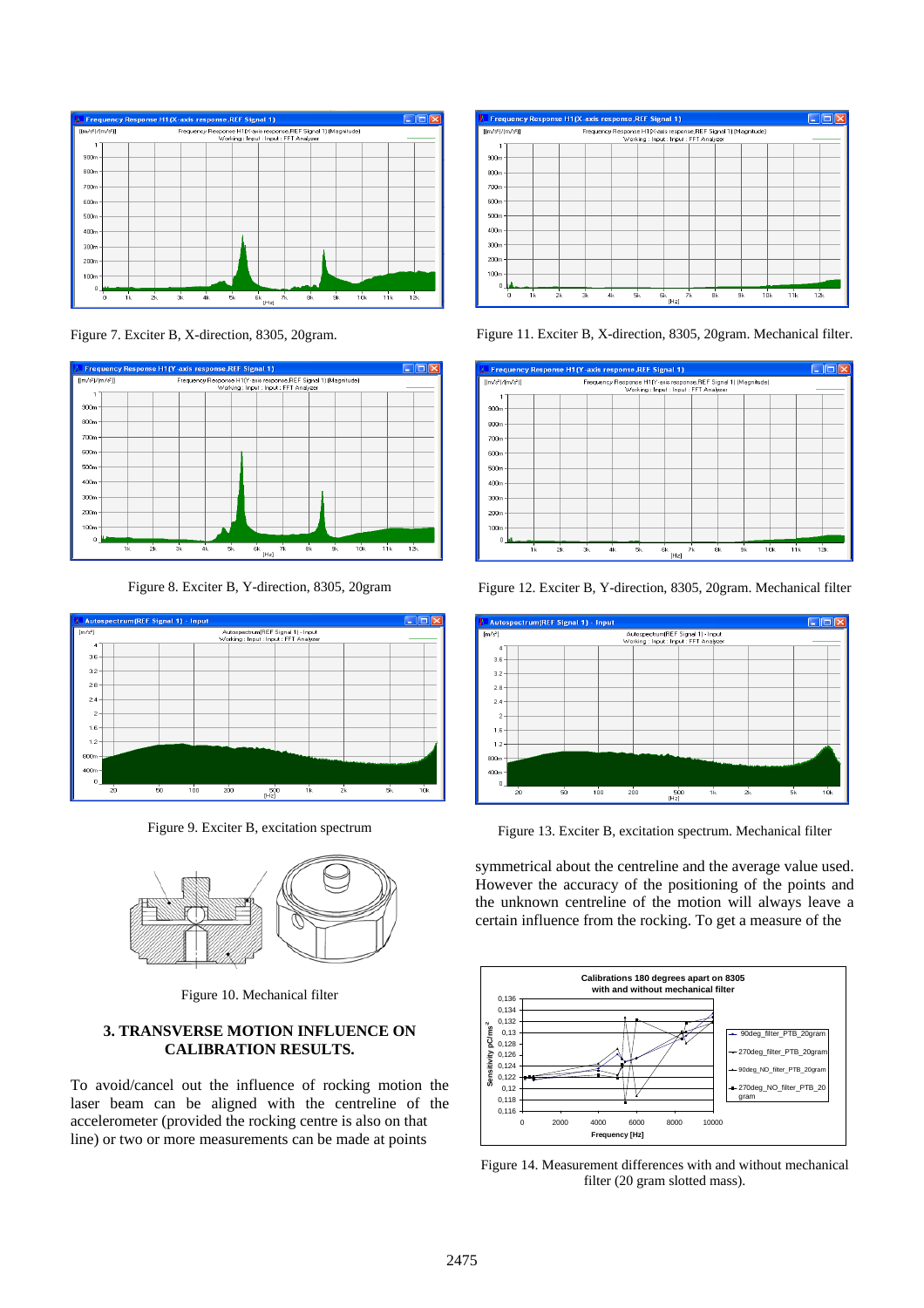importance of this, a series of measurements close to the critical frequencies were made. The results are shown in [Figure 14.](#page-2-1) It can be seen that the difference between two diagonal points can be nearly +/-10% without filter whereas the difference is of the order of  $+/$ - 2% when the filter is used. That makes a big difference when the average has to be found. The influence can change the calculated uncertainties dramatically. If an off-centre position of 1 mm is used together with a distance to the rocking centre of 50 mm then changing the transverse motion from 5% to 25% will increase an estimated  $2\sigma$  uncertainty of 0.4% to more than 0.8%.

To further prove the validity of the method an international comparison was made on a well-known reference transducer. [Figure 15](#page-3-0) shows the result of the comparison between a calibration performed at PTB, Germany and the calibration made at DPLA using mechanical filter and four points with the slotted mass shown in

[Figure 16](#page-3-1). The uncertainties from the PTB certificate (0.2, 0.3 and 0.4%) was used together with the presently stated DPLA uncertainties of  $0.4$  and  $0.6\%$  (above  $5$  kHz).

<span id="page-3-0"></span>

Figure 15. En values comparing a recently PTB calibrated 8305 with a calibration at DPLA using the mechanical filter

### **4. INFLUENCE OF LOAD MASS ON CALIBRATION RESULTS.**

For the last twenty or more years a number of correction curves have been used for the back-to-back reference transducers. Recently some new, astonishing results were published by PTB [2].

At DPLA a number of measurements were undertaken to verify or question these new results. One of the first measurements was comparing the results on top of a 20 gram solid stainless mass as described in the standard [1] to the results obtained at the interface between the transducer and a slotted 20 gram mass. The difference is shown in [Figure 20.](#page-4-0) This gives differences well beyond the value stated in the standard.

<span id="page-3-1"></span>A number of measurements similar to the results reported in [2] are about to be finished, but seems to confirm the findings.



Figure 16. Stainless 20 gram slotted load-mass

#### **5. CONCLUSIONS**

The amount of transverse motion of different shakers has been investigated. The results show that even high quality shakers designed for calibration show very high levels of transverse motion at higher frequencies when back-to-back accelerometers with load masses are mounted on these shakers. This is detrimental to the laser-interferometric measurements used to give the best possible primary calibrations.

A solution to this problem has been devised in the form of mechanical filters breaking up the structure to remove the high frequency bending modes of the shaker plus accelerometer structure.

The use of slotted masses for calibration of back-to-back accelerometers has been taken up, and it has been shown that the difference between this and the often used mirrormasses is much larger than normally expected. This is the subject of further work and discussion.